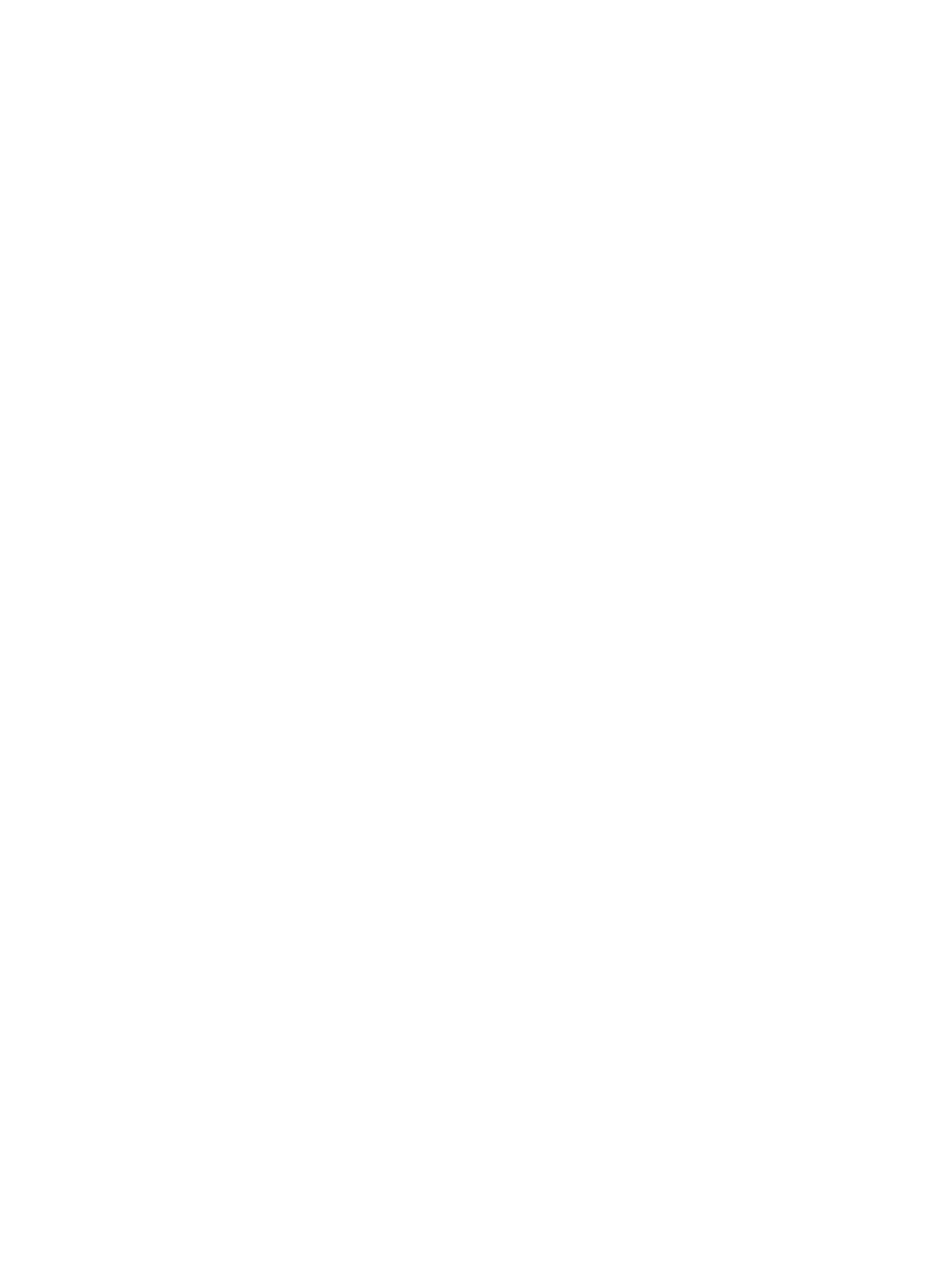# **Table of contents**

| 1              | <b>Introduction</b>                                                | 4                       |
|----------------|--------------------------------------------------------------------|-------------------------|
| $\overline{2}$ | <b>System overview</b>                                             | 5                       |
| 2.1            | Hardware requirements                                              | 5                       |
| 2.2            | License requirements                                               | 5                       |
| 3              | <b>Installing Bosch Video Stitcher</b>                             | 6                       |
| 4              | <b>Configuring Bosch Video Stitcher</b>                            | $\overline{\mathbf{r}}$ |
| 4.1            | Starting the Bosch Video Stitcher Wizard                           | 7                       |
| 4.2            | System page                                                        | 7                       |
| 4.3            | Cameras page                                                       | 9                       |
| 4.4            | Layout page                                                        | 10                      |
| 4.5            | Tags page                                                          | 12                      |
| 4.6            | Preview page                                                       | 13                      |
| 4.7            | Menu page                                                          | 13                      |
| 5              | Adding Bosch Video Stitcher to Bosch VMS                           | 15                      |
| 5.1            | Activating stitching and augmented reality licenses                | 15                      |
| 5.2            | Adding Bosch Video Stitcher to the Device tree                     | 15                      |
| 5.3            | Adding Bosch Video Stitcher to the Logical tree                    | 16                      |
| 5.4            | Activating PTZ control                                             | 16                      |
| 6              | <b>Operating Bosch Video Stitcher in Bosch VMS Operator Client</b> | 17                      |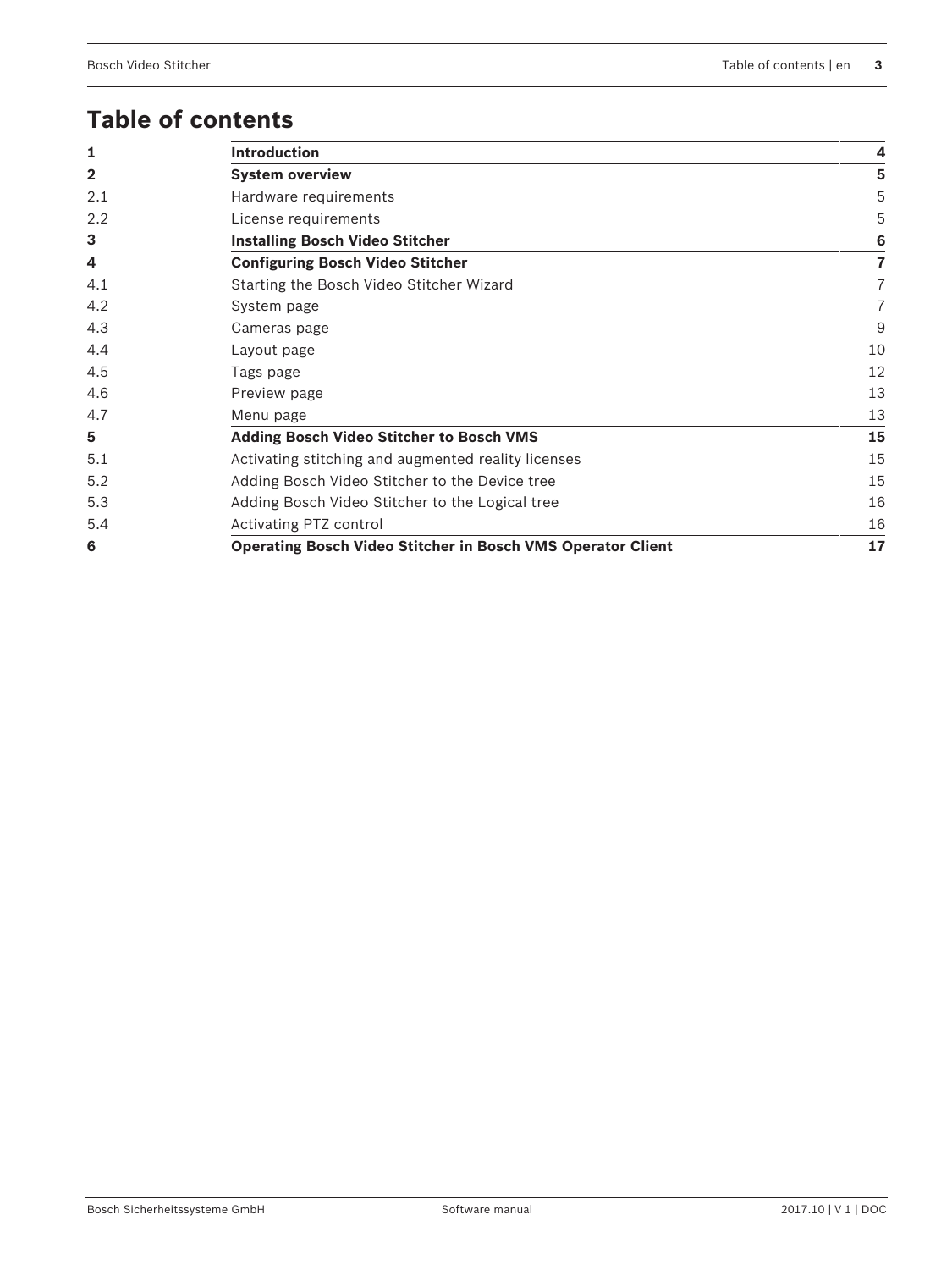# **1 Introduction**

The Bosch Video Stitcher is an application that provides stitching of multiple cameras into a single wide-angle video. The stitched video is then streamed as a stream of a virtual camera with PTZ control. You can add this virtual camera to Bosch VMS. The camera allows zooming into stitched zones and complete control of the navigation.

The Bosch Video Stitcher also provides static augmented reality inside the stitched view, giving the possibility to add contextual information into the video.

The Bosch Video Stitcher supports the current Bosch IP video cameras portfolio.

This manual describes the configuration and operation of the Bosch Video Stitcher. For detailed information on camera configuration and operation see the Bosch VMS Configuration manual and the Bosch VMS Operation manual or use the Bosch VMS Online help.

Furthermore we recommend to complete a training on the Bosch Video Stitcher. You can find an appropriate training on the Bosch Security Academy Web page under: <https://academy.globalteach.com/ST>

Bosch Security Systems uses Open Source Software in the Bosch Video Stitcher. You can find the licenses of the Open Source Software components used by the Bosch Video Stitcher under: http://www.boschsecurity.com/oss/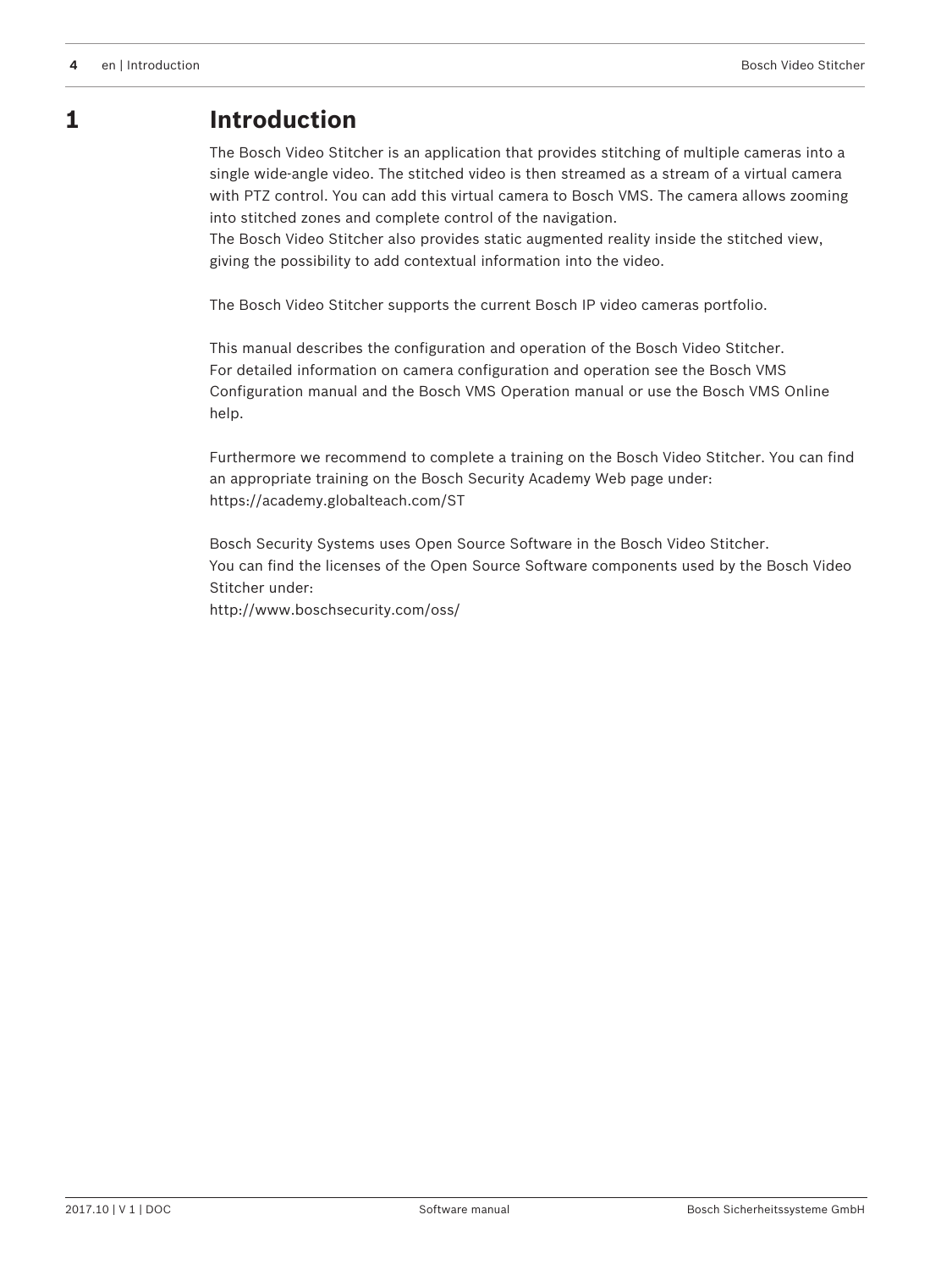# **2 System overview**

In the Bosch Video Stitcher Wizard you can stitch up to 16 cameras and save the stitched view as a scene. After having added the Bosch Video Stitcher to Bosch VMS, this scene will be displayed as a single camera in the Bosch VMS Operator Client. The operator can pan, tilt and zoom this camera.

You can add up to 2000 Bosch Video Stitcher instances as separate ONVIF cameras in Bosch VMS.

**Note:** Each Bosch Video Stitcher instance must be installed on a separate computer.

**Note:** Bosch video cameras that shall be added to the Bosch Video Stitcher must have an assigned fixed IP address and need to be preconfigured.

### **2.1 Hardware requirements**

The hardware requirements for the Bosch Video Stitcher vary depending on the number of cameras and data that are managed simultaneously.

### **Minimum hardware requirements**

- CPU: Quad Core @ 2.0GHz
- Memory (RAM): 4 GB
- Network: Gigabit Ethernet
- GPU: NVIDIA graphics card with Kepler or Maxwell architecture and 2 GB VRAM.

The minimum hardware requirements apply to small installations of up to 4 Full HD cameras, or a total bandwidth of 40 Mbit/s incoming to the Bosch Video Stitcher.

### **Recommended hardware**

If the installation requires more cameras, for example up to 12 for a single instance, or a higher camera resolution, the following hardware is recommended:

- CPU: Quad Core @ 3.0GHz
- Memory (RAM): 4 GB
- Network: Gigabit Ethernet
- GPU: NVIDIA Quadro graphics card with Maxwell (or above) architecture and 4 GB VRAM.

### **2.2 License requirements**

The following licenses are required to operate the Bosch Video Stitcher in Bosch VMS:

- 1 Stitching channel expansion license per camera
- 1 Augmented reality expansion license per 5 augmented reality tags

### **Notice!**

In a Bosch VMS configuration with multiple instances of Bosch Video Stitcher, the number of licenses depends only on the total number of cameras and tags across all Bosch Video Stitcher instances, and not on the number of instances.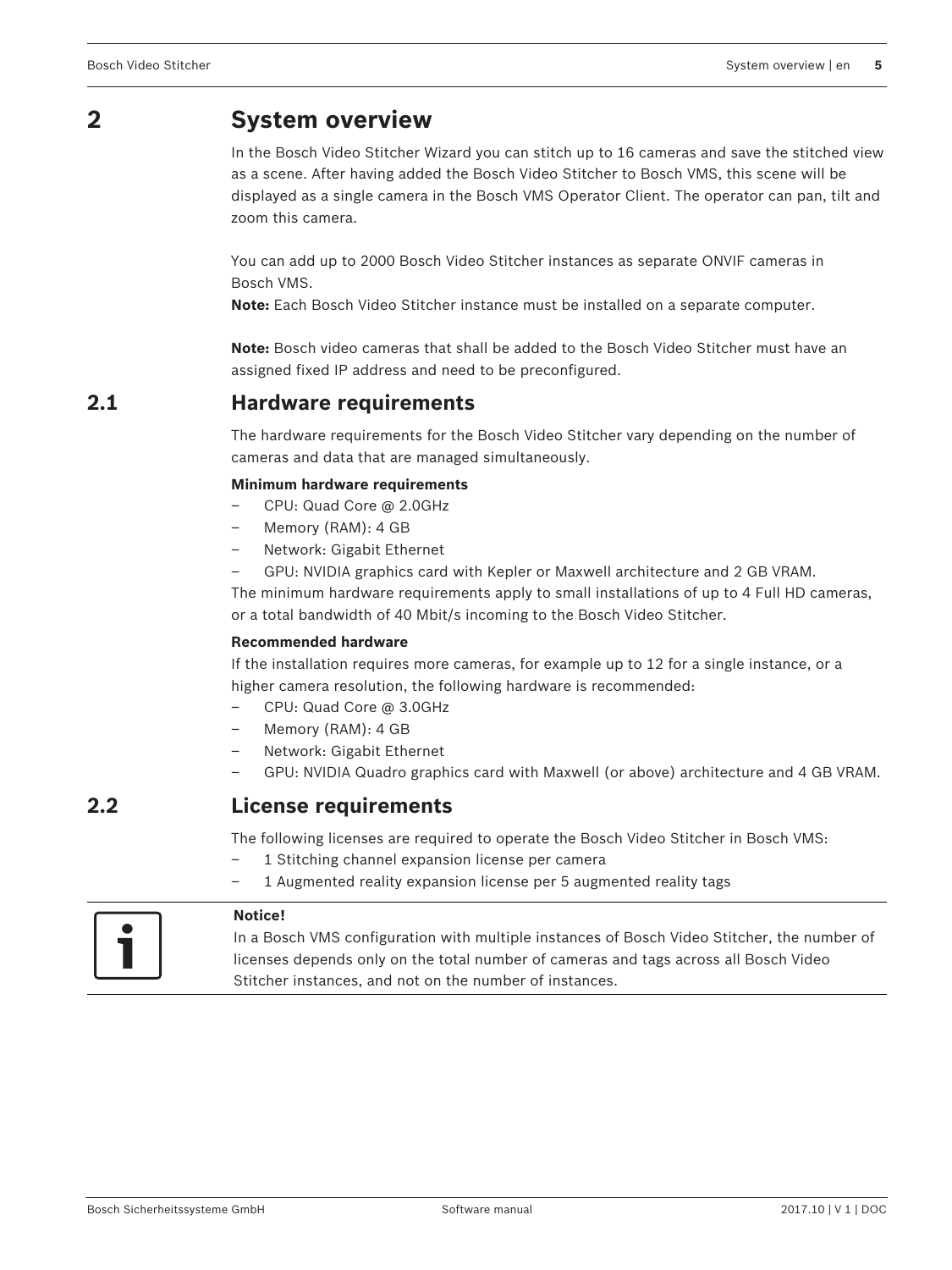# **3 Installing Bosch Video Stitcher**

# $\bullet$ T

### **Notice!**

Installing the Bosch Video Stitcher is only allowed on computers, on which no other Bosch VMS components are installed.

### **To install the Bosch Video Stitcher:**

- 1. Run the Setup file. The Bosch Video Stitcher Setup Wizard is displayed.
- 2. Follow the instructions on the screen to install all required components. Bosch Video Stitcher, Bosch Video Stitcher Wizard and Bosch Configuration Collector will be installed.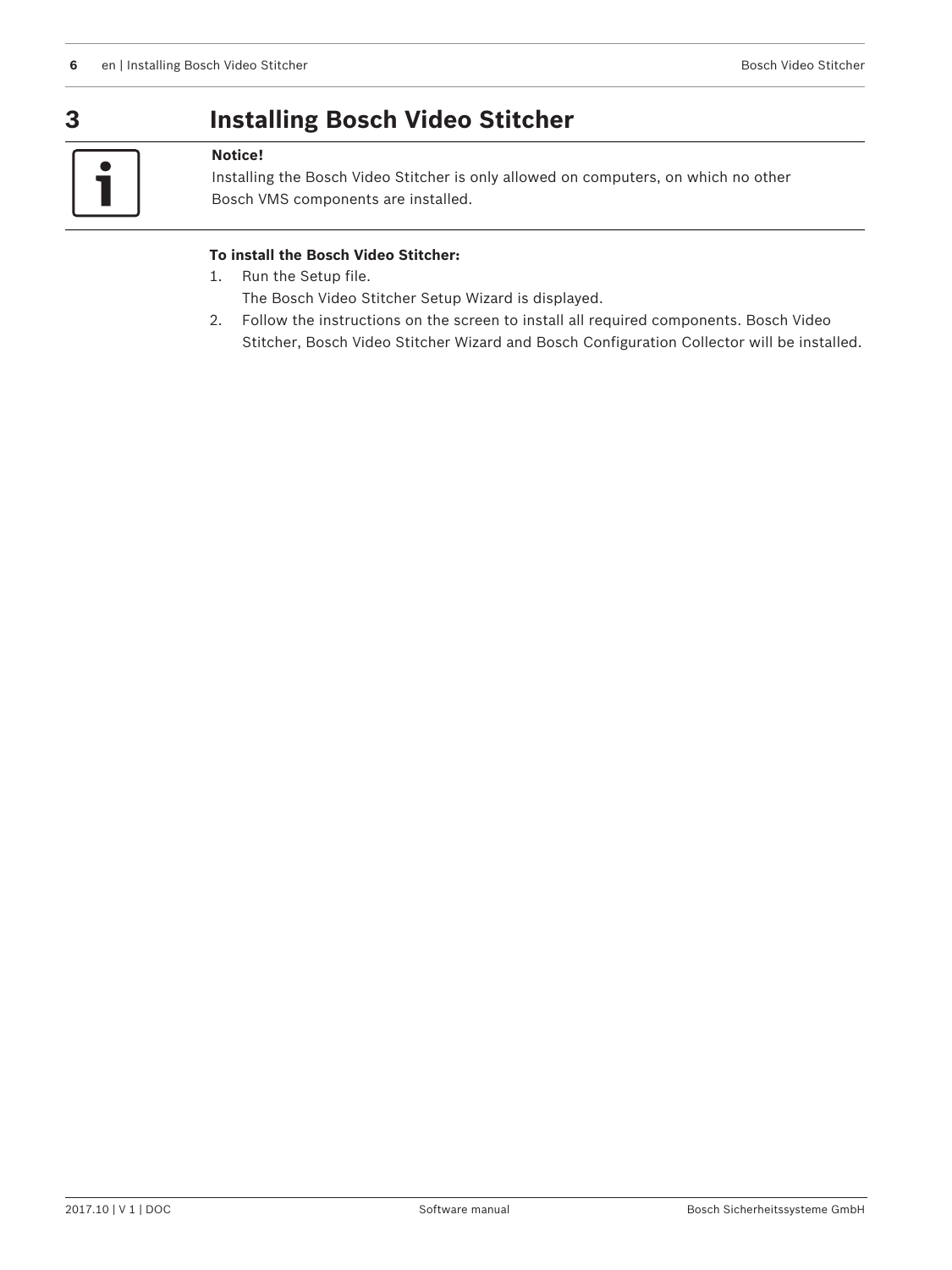# **4 Configuring Bosch Video Stitcher**

The Bosch Video Stitcher Wizard allows you to configure the Bosch Video Stitcher quickly and conveniently.

To configure a scene proceed through the tabs from left to right.

|  |  |  | $\tilde{}$<br>. . |  |
|--|--|--|-------------------|--|
|--|--|--|-------------------|--|

To go back or forward click on the desired tab or use the navigation buttons Back or Next.



### **Notice!**

The Bosch Video Stitcher Wizard supports only Latin characters.

# **4.1 Starting the Bosch Video Stitcher Wizard**

### **To start the Bosch Video Stitcher Wizard:**

1. From the Start menu, select Programs > Bosch Video Stitcher > Bosch Video Stitcher Wizard or double click the Bosch Video Stitcher Wizard icon on your desktop:



The Stitcher credentials dialog box is displayed.

2. Enter the password and click Log on (**Note:** when you start the application for the first time, enter **admin** as password).

The Bosch Video Stitcher Wizard System page is displayed.

### **4.2 System page**

On the System page you set the parameters of the Bosch Video Stitcher and of the stitched video.

### **Stitched camera parameters**

These parameters define how the Bosch Video Stitcher is accessed by other devices or applications in the network, for example by Bosch VMS.

### **Stitcher Server**

These parameters are the parameters of the computer where the Bosch Video Stitcher is running.

| <b>Parameter</b> | <b>Description</b>                                                                                                                                                                                                                                                                                             |
|------------------|----------------------------------------------------------------------------------------------------------------------------------------------------------------------------------------------------------------------------------------------------------------------------------------------------------------|
| Name             | Name of the Bosch Video Stitcher.<br>The default name is Bosch Video Stitcher.<br>It can be changed if desired.                                                                                                                                                                                                |
| IP address       | IP address of the Bosch Video Stitcher.<br>The IP address of the Bosch Video Stitcher is the IP address of the<br>network interface of the computer where the Bosch Video Stitcher is<br>running.<br>The IP address changes depending on the network interface you have<br>selected under Network (see below). |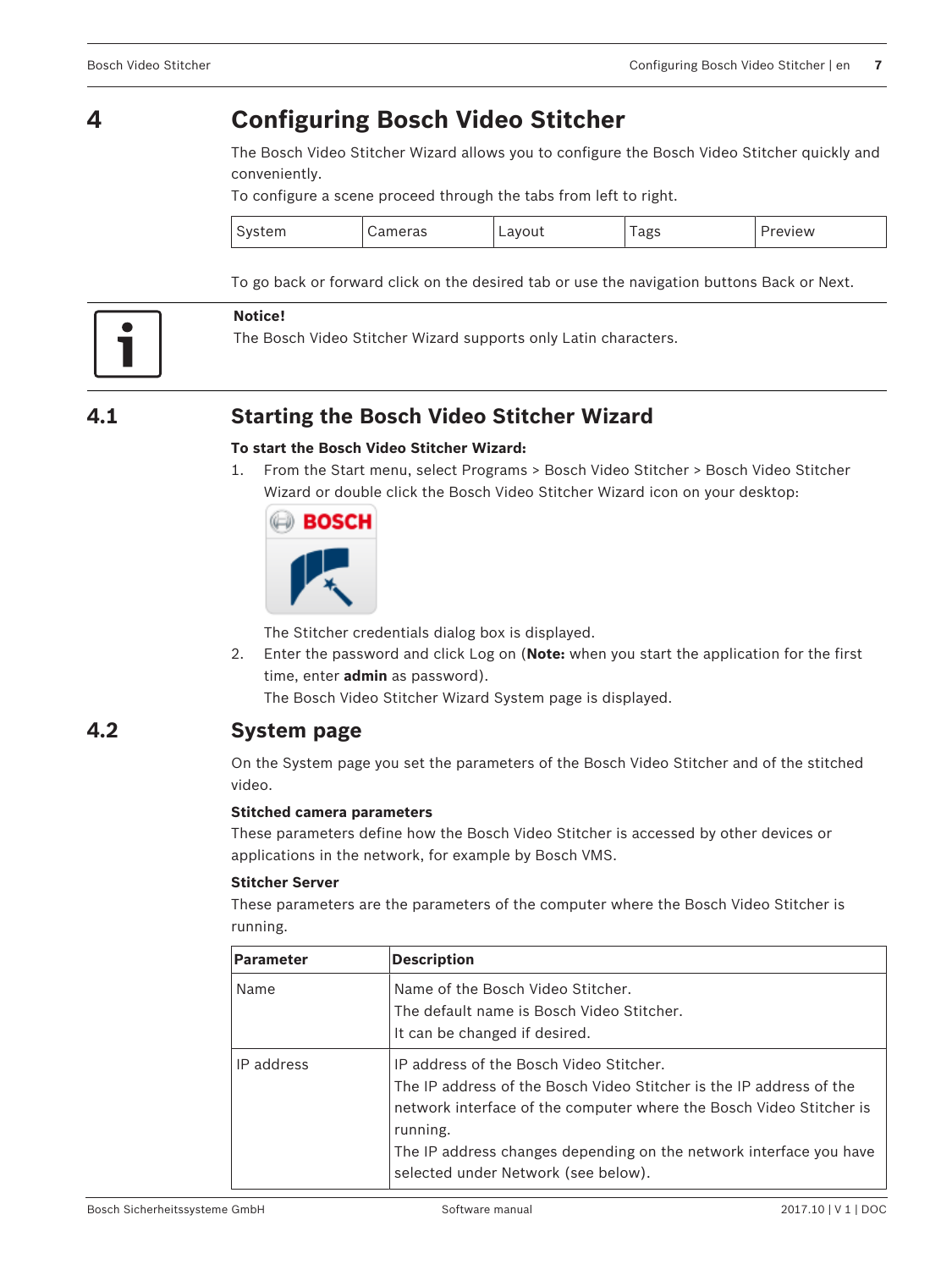| <b>Parameter</b> | <b>Description</b>                                                                                                                                                                                                                                                                                                                                                            |
|------------------|-------------------------------------------------------------------------------------------------------------------------------------------------------------------------------------------------------------------------------------------------------------------------------------------------------------------------------------------------------------------------------|
| Port             | Port used for ONVIF connection.<br>Port must be in the range from 1 to 65535.<br>The default port is 80.<br><b>Note:</b> The port must be open before starting the configuration.<br>If you use other ports than the default port, they also must be open<br>before starting the configuration.<br>To configure and activate the ports, you need an administrator<br>account. |
| Network          | Network interface used for the network connection.<br>Select the desired network interface.<br><b>Note:</b> Make sure that the network interface you select is in the same<br>subnet as the cameras you want to use for stitching. Otherwise no<br>connection to the cameras is possible.                                                                                     |

### **Stitcher credentials**

These are the credentials of the Bosch Video Stitcher virtual camera.

| <b>Parameter</b> | <b>Description</b>                                                                                                                                                        |  |
|------------------|---------------------------------------------------------------------------------------------------------------------------------------------------------------------------|--|
| User name        | The default user name is admin.                                                                                                                                           |  |
|                  | It can be changed if desired.                                                                                                                                             |  |
|                  | <b>Note:</b> If you do not enter an user name, a warning is displayed and<br>you will not be able to activate the configuration.                                          |  |
| Password         | The default password is admin.<br>It is strongly recommended to change this for security reasons.<br>Note: If you do not enter a password, a warning is displayed and you |  |
|                  | will not be able to activate the configuration.                                                                                                                           |  |

### **PTZ parameters**

These parameters define how the operator can navigate through the stitched video in the Bosch VMS Operator Client using PTZ control.

| <b>Parameter</b>   | <b>Description</b>                                                                         |
|--------------------|--------------------------------------------------------------------------------------------|
| Pan and tilt speed | Select the desired speed at which you can pan and tilt the Bosch Video<br>Stitcher camera. |
| Zoom speed         | Select the desired speed at which you can zoom in and out within the<br>stitched video.    |

### **Rendering parameters**

Here you set the parameters of the stitched video. They define how it will be displayed in the Image pane of the Bosch VMS Operator Client.

| <b>Parameter</b> | Description                                            |  |  |
|------------------|--------------------------------------------------------|--|--|
| Width            | Enter the desired width for the stitched video.        |  |  |
|                  | Note: The width must be in the range from 400 to 1920. |  |  |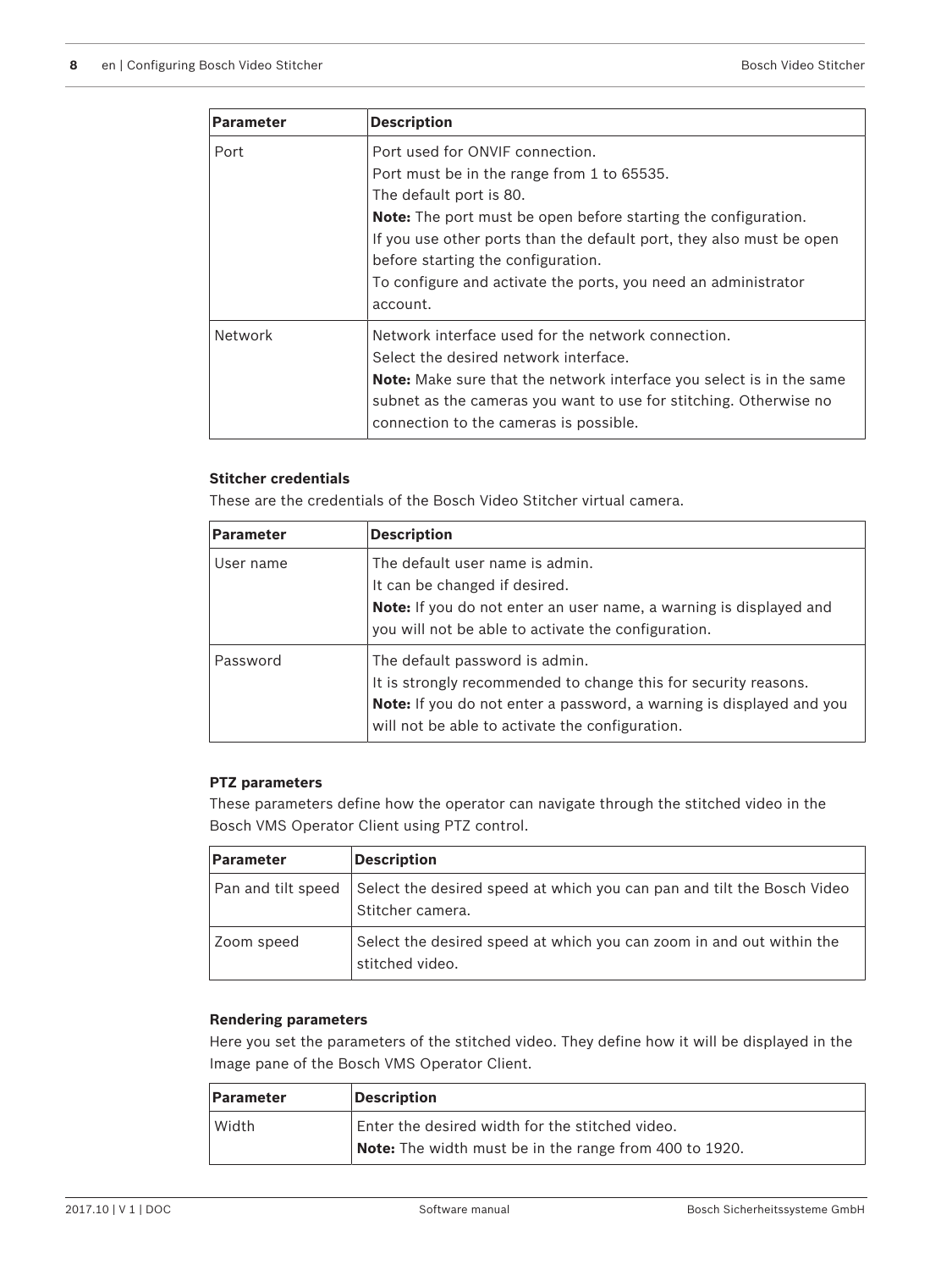| <b>Parameter</b> | <b>Description</b>                                                                                                                                                                                                             |
|------------------|--------------------------------------------------------------------------------------------------------------------------------------------------------------------------------------------------------------------------------|
| Height           | Enter the desired height for the stitched video.<br><b>Note:</b> The height must be in the range from 200 to 1080.                                                                                                             |
| GOP size         | Enter the desired GOP size for the stitched video.<br><b>Note:</b> The GOP size must be in the range from 1 to 60.                                                                                                             |
| RTSP port        | Enter the port to be used for video streaming.<br><b>Note:</b> The RTSP port must be in the range from 1 to 65535.<br>Standard RTSP ports are 554 and 8554.<br>Make sure the port you select is not used by any other process. |
| Bit rate         | Enter the maximum bit rate (kbit/s) for the stitched video.<br><b>Note:</b> The bit rate must be in the range from 2000 to 12200.                                                                                              |

### **Graphics card compatibility**

After starting the Bosch Video Stitcher Wizard, the installed NVIDIA graphics card driver version and the OpenGL version are checked automatically.

If your graphics card is not compatible, a warning is displayed and you cannot configure the Bosch Video Stitcher.

Please install the required graphics card and the newest graphics card driver version.

### **4.3 Cameras page**

On the Cameras page you add the desired cameras to use for stitching. You can add up to 16 cameras and stitched them together to a single view.

### **To add a camera:**

1. Click+ Add camera .

The Add camera dialog box is displayed with a list of all cameras detected by the network scan.

If a camera you want to use for stitching is not displayed in the list, click Rescan. If the desired camera still cannot be found by the network scan, you can add the camera manually:

- In the Add camera dialog box, click + Add camera manually .
	- The Add camera manually dialog box is displayed.
- Enter the camera name and the IP address of the desired camera and click OK. The camera is displayed in the list.
- 2. Select the desired cameras from the list and click OK.

The selected cameras are displayed on the Cameras page.

3. Enter user name and password for each camera.

Or

Click Edit default credentials to enter default credentials for all cameras.

- In the Default credentials dialog box, enter user name and password.
- Select Use default credentials to use the default credentials for all cameras, then click OK.

**Note:** The default credentials will be assigned to every new camera you add.

4. Select the desired High resolution stream and Low resolution stream for each camera.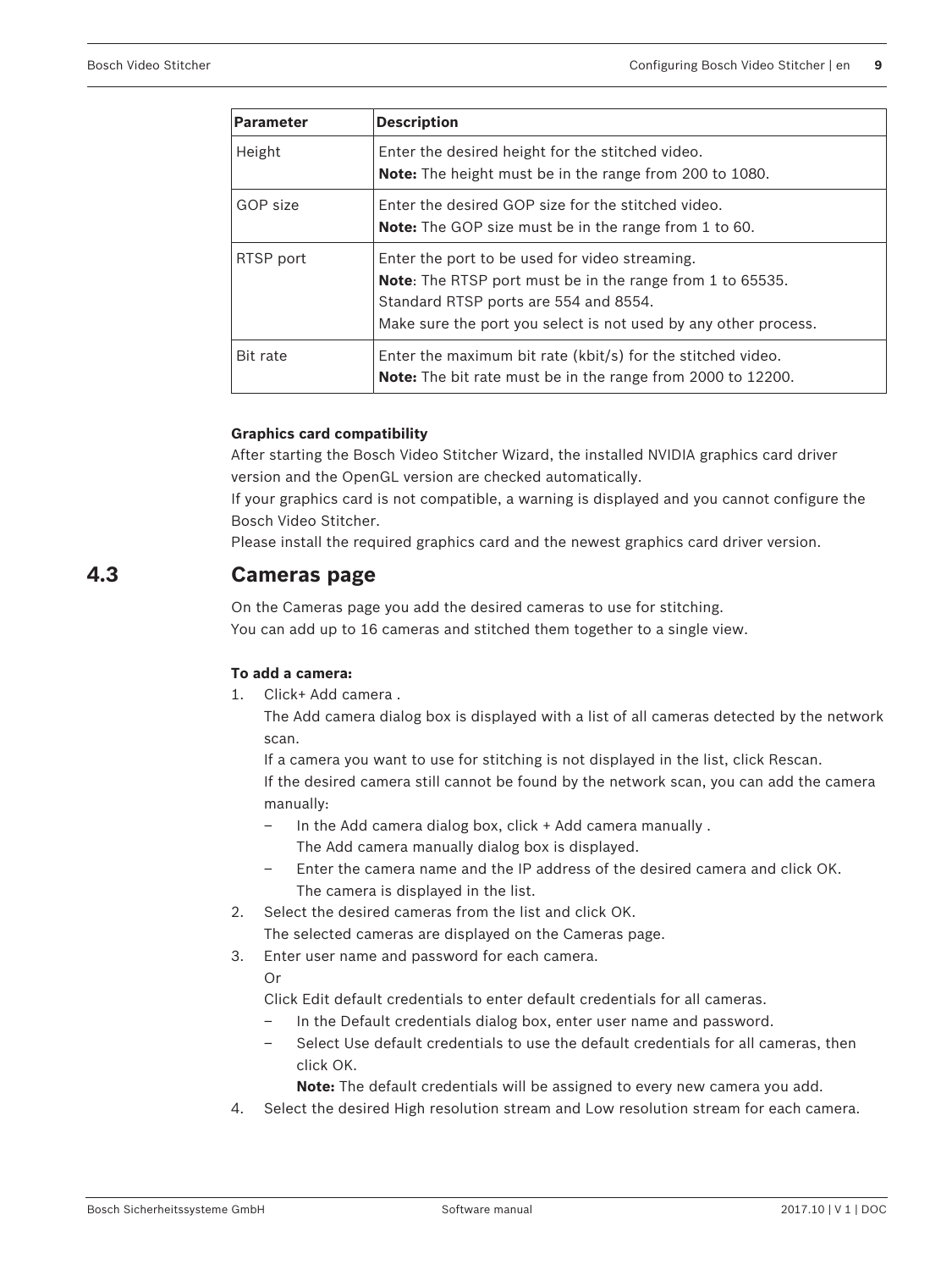The stitched video is usually streamed in a low resolution to reduce bandwidth load. When the operator zooms into a section of the stitched image in the Bosch VMS Operator Client, the resolution of the appropriate camera will change to high resolution.

### **Notice!**

The high resolution and low resolution streams of each camera should first be configured in the Bosch VMS Configuration Client. Otherwise you are not able to select them in the Bosch Video Stitcher Wizard and the camera state is shown as Incompatible.

Do not use other tools than the Bosch VMS Configuration Client to configure the camera streams.

If you have not configured the streams in the Bosch VMS Configuration Client before you have started the Bosch Video Stitcher Wizard, close the Bosch Video Stitcher Wizard, configure the camera streams in the Bosch VMS Configuration Client and start the Bosch Video Stitcher Wizard again.

For more details on configuration of camera streams in Bosch VMS Configuration Client, please see the Bosch VMS Configuration manual.

### **Camera state**

The State column displays the state of each camera:

| <b>State</b> | <b>Description</b>                                                                                                                                                                                                              |
|--------------|---------------------------------------------------------------------------------------------------------------------------------------------------------------------------------------------------------------------------------|
| Connected    | Shows that the camera is connected and compatible and can be used for<br>stitching.                                                                                                                                             |
| Disconnected | Shows that the camera is not connected. Possible reasons could be for<br>example network issues or incorrect camera credentials.                                                                                                |
| Incompatible | Shows that the camera streams are not configured properly and the<br>camera cannot be used for stitching.<br>This happens for example when stream 2 does not have SD resolution or<br>stream 1 has a bigger resolution than 4K. |

**To remove a camera from the list:**

Point to the desired camera and click The camera is removed from the list.

### **4.4 Layout page**

On the Layout page you can select the cameras to be added to the scene and stitch them together to the desired view.



#### **Notice!**

If you add more cameras to the scene than the stitching licenses activated in Bosch VMS you will not be able to see the stitched image in the Bosch VMS Operator Client. A "Not licensed" overlay will be displayed.

#### **To add a camera to the scene:**

In the Cameras list, select the check box for the desired camera. The camera is placed in the middle of the configuration window.

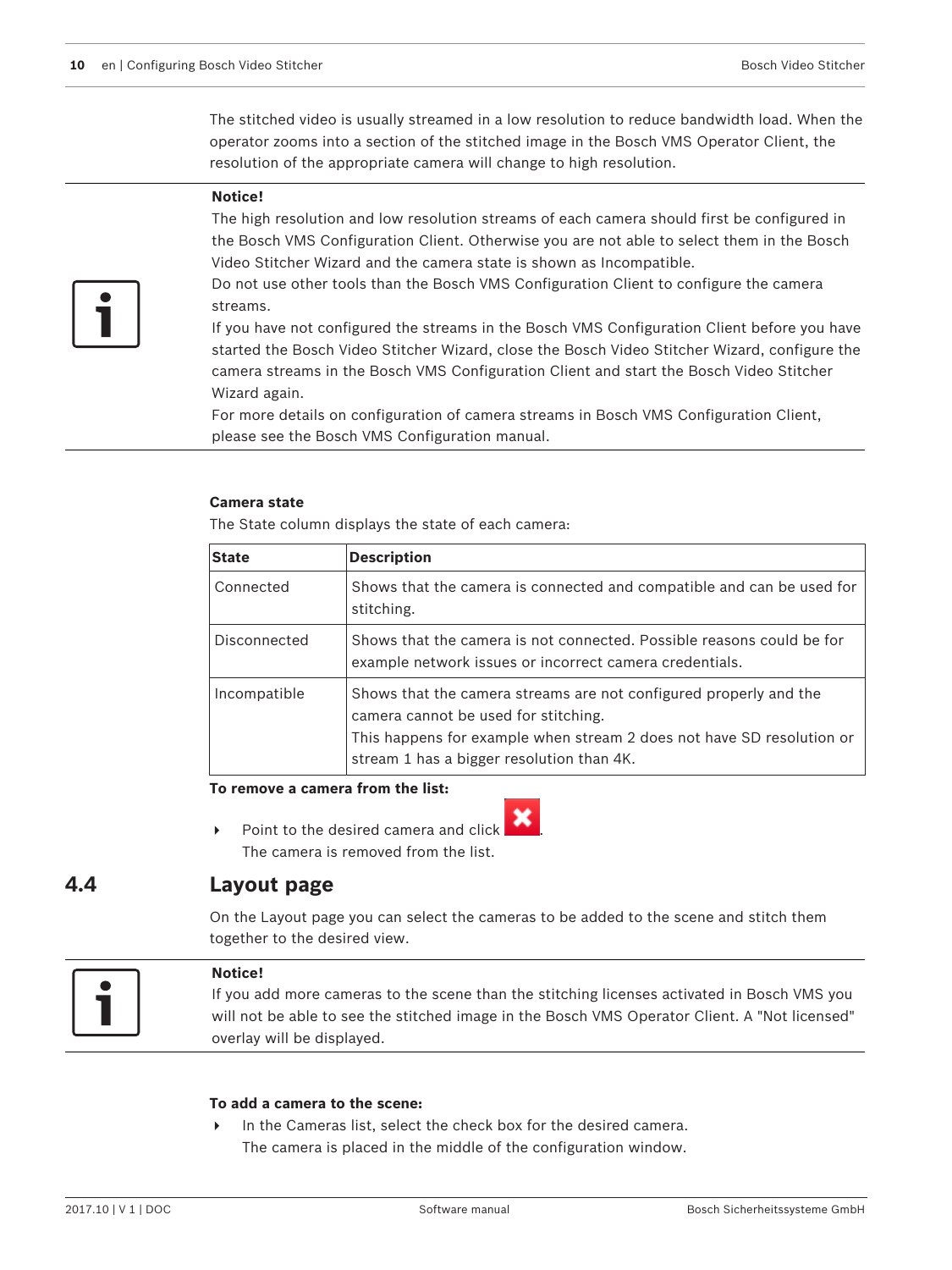The number of cameras added to the scene is displayed in the right upper corner above the configuration window.

To change the position of a camera and to modify the camera image, use the toolbar:

☺ с

| Tool | <b>Function</b>                                                                                                                 | <b>Shortcut</b> |
|------|---------------------------------------------------------------------------------------------------------------------------------|-----------------|
|      | Move image horizontally and vertically<br>Note: When you select a camera to be added<br>to the scene, this tool is preselected. | M               |
|      | Scale image                                                                                                                     | S               |
|      | Rotate image                                                                                                                    | R               |
|      | Skew image                                                                                                                      |                 |

### **To stitch the selected cameras:**

1. Select the desired camera.

A red frame appears around the camera image and the toolbar is displayed. The Move tool



is preselected.

- 2. To select another tool, use:
	- the mouse button
		- or
	- the respective shortcut
		- or
	- the Page Up and Page Down keys.
- 3. To modify the camera image, use:
	- the mouse button or
	- the Arrow keys
		- or
	- Shift + Arrow keys.

**Note:** Using the Arrow keys changes the camera position in small steps. Using Shift + Arrow keys changes the camera position in bigger steps.

4 To undo the changes done with a tool, double-click the desired tool.

### **Scene navigation**

- To zoom in or out within the scene use:
	- the wheel button
		- or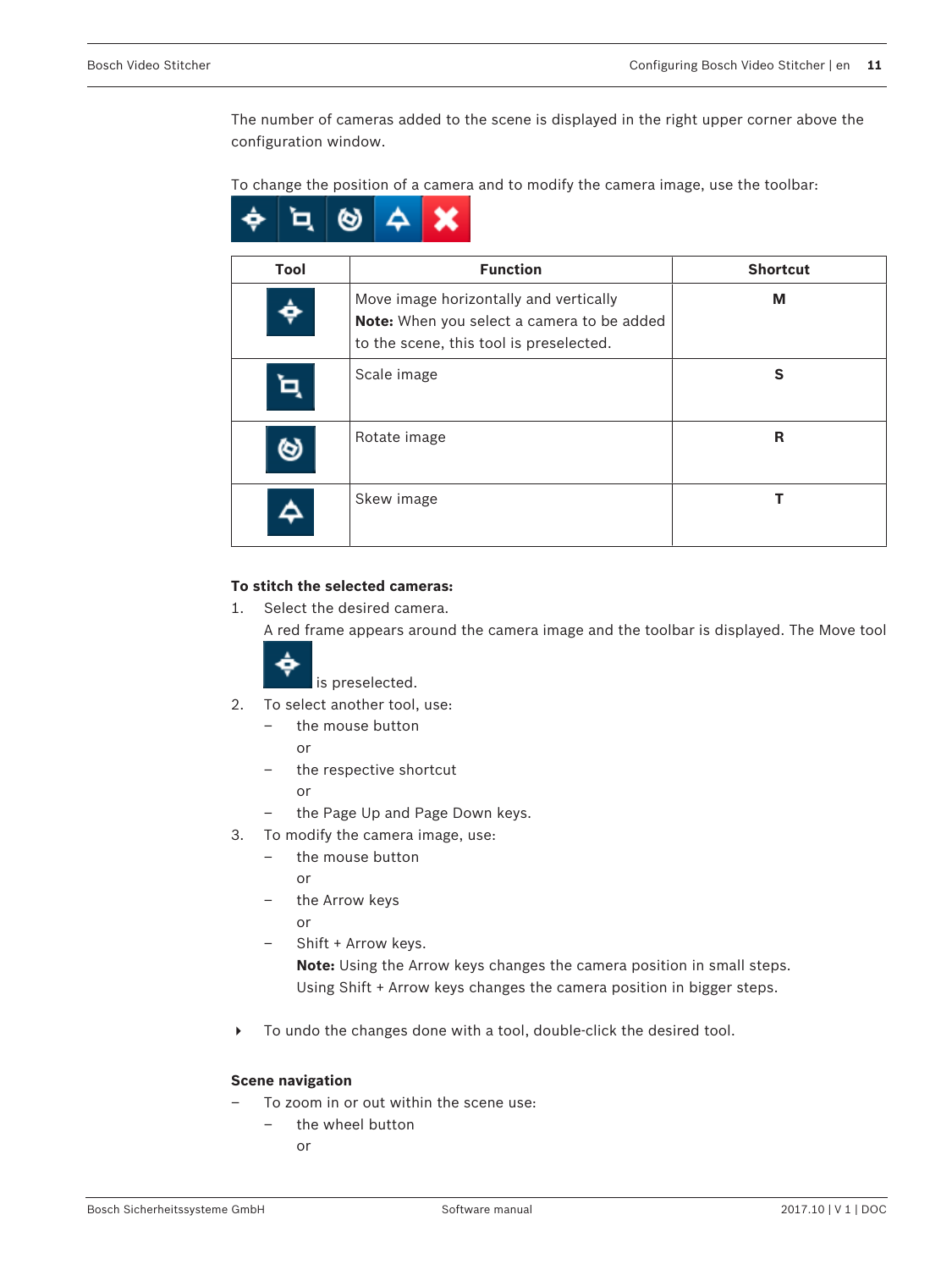the Plus  $(+)$  and Minus  $(-)$  keys

or





– To pan the scene use the right mouse button or the scroll bars.

### **To remove a camera from the scene:**

1. Select the desired camera image and click Or:

In the Cameras list, clear the check box for the desired camera. A warning is displayed.

2. Click Yes to confirm.

### **4.5 Tags page**

On the Tags page you can add static augmented reality tags to the stitched scene. They will be displayed in the stitched image in the Bosch VMS Operator Client.

You can add up to 200 tags to the scene and enter up to 50 characters per tag.



### **Notice!**

If you add more tags to the scene than the augmented reality licenses activated in Bosch VMS you will not be able to see the stitched image in the Bosch VMS Operator Client. A "Not licensed" overlay will be displayed.

### **To add a tag to the scene:**

- 1. Click + Add tag.
	- The tag is placed in the middle of the configuration window.
- 2. Select the tab and drag it to the desired position.

**Note:** Tags must be placed on images otherwise they will not be saved and displayed. If a tag is placed outside an image its color changes to orange and a warning is displayed.

3. Enter a proper name for the tag.

**Note:** Tags without names will be displayed in the Bosch VMS Operator Client as simple dots without text.

### **Scene navigation**

- To zoom in or out within the scene use:
	- the wheel button
		- or
	- the Plus  $(+)$  and Minus  $(-)$  keys or
	- the slider



– To pan the scene use the right mouse button or the scroll bars.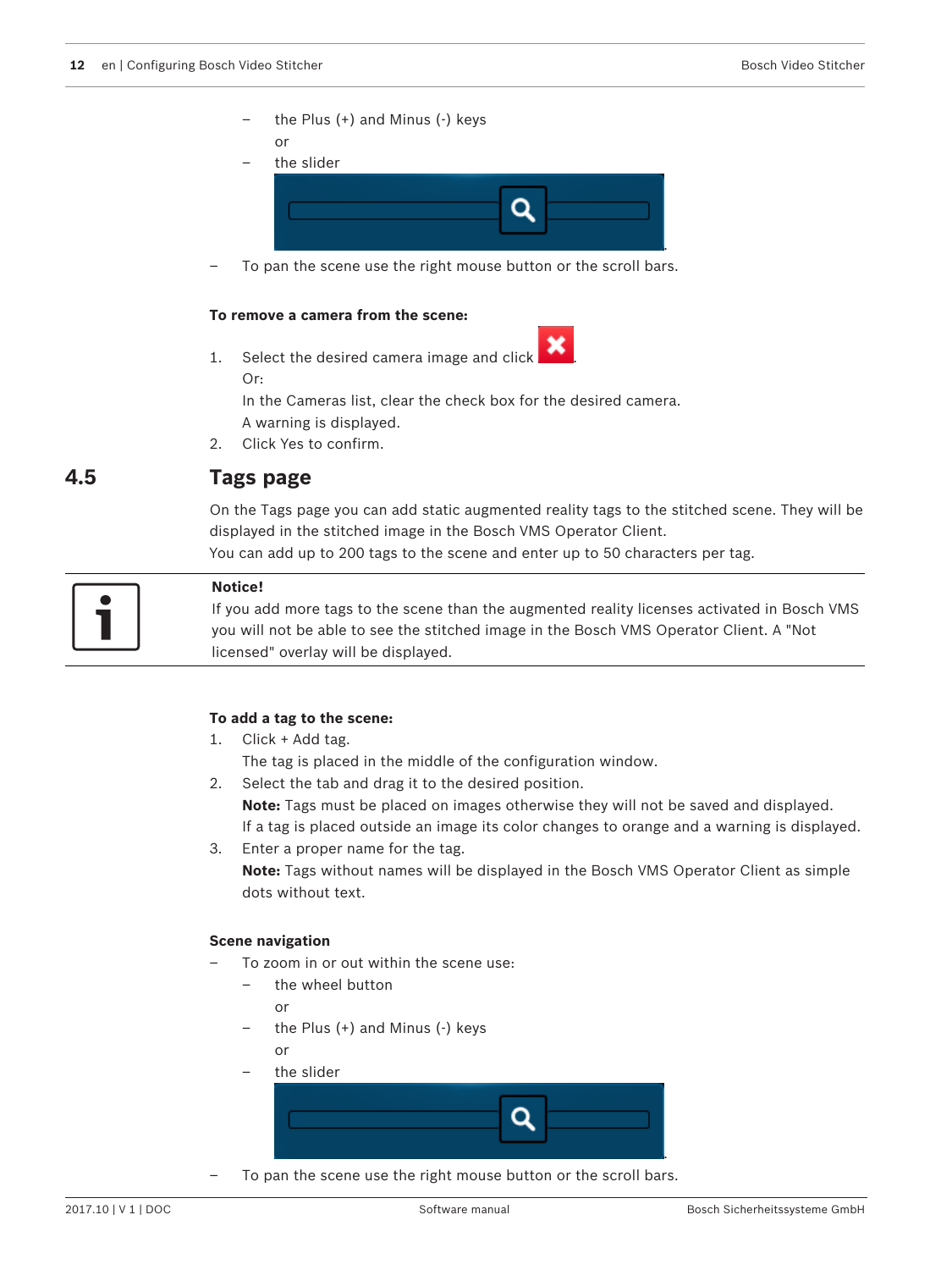#### **To remove a tag from the scene:**

Select the desired tag and click  $\overrightarrow{A}$ 



## **4.6 Preview page**

On the Preview page you can open a preview window to see a preview of the configured scene and activate the configuration.

### **To see a preview of the configured scene:**

- Click Open preview window.
	- The preview window is displayed for 2 minutes. Afterward a warning is displayed that the preview time is over and the preview window is closed.

In the preview window you can zoom in and out using the wheel button and pan by using the mouse button.

**Note:** When the preview window opens the augmented reality tags are displayed as simple dots without text. To see the text, zoom in into the image.

### **To activate the current configuration:**

- 1. Click Activate configuration .
- 2. In the Scene name dialog box, enter a name for the scene, then click Save. The configuration is saved and activated.

**Note:** If you do not enter a name for the scene, you cannot save it and a warning is displayed.

The Bosch Video Stitcher delivers now a virtual camera stream.

After having added the Bosch Video Stitcher to Bosch VMS, you can see the stitched scene in the Bosch VMS Operator Client.

### **Note:**

In the Bosch VMS Operator Client you always see the last configuration you have activated. To see another configurations which you have saved earlier, proceed as follows:



- 1. On the Bosch Video Stitcher Wizard Menu page **1. Click Load to load the desired** configuration.
- 2. On the Bosch Video Stitcher Wizard Preview page, click Activate configuration. You see now the desired configuration in the Bosch VMS Operator Client.

### **To exit the Bosch Video Stitcher Wizard:**

1. Click Exit.

A warning is displayed if there are unsaved changes.

2. In the Exit dialog box, click OK to exit the Wizard without saving the changes or click Cancel to continue with configuration.

### **4.7 Menu page**



On the Menu page you can find information about the Bosch Video Stitcher Wizard and options for the configuration.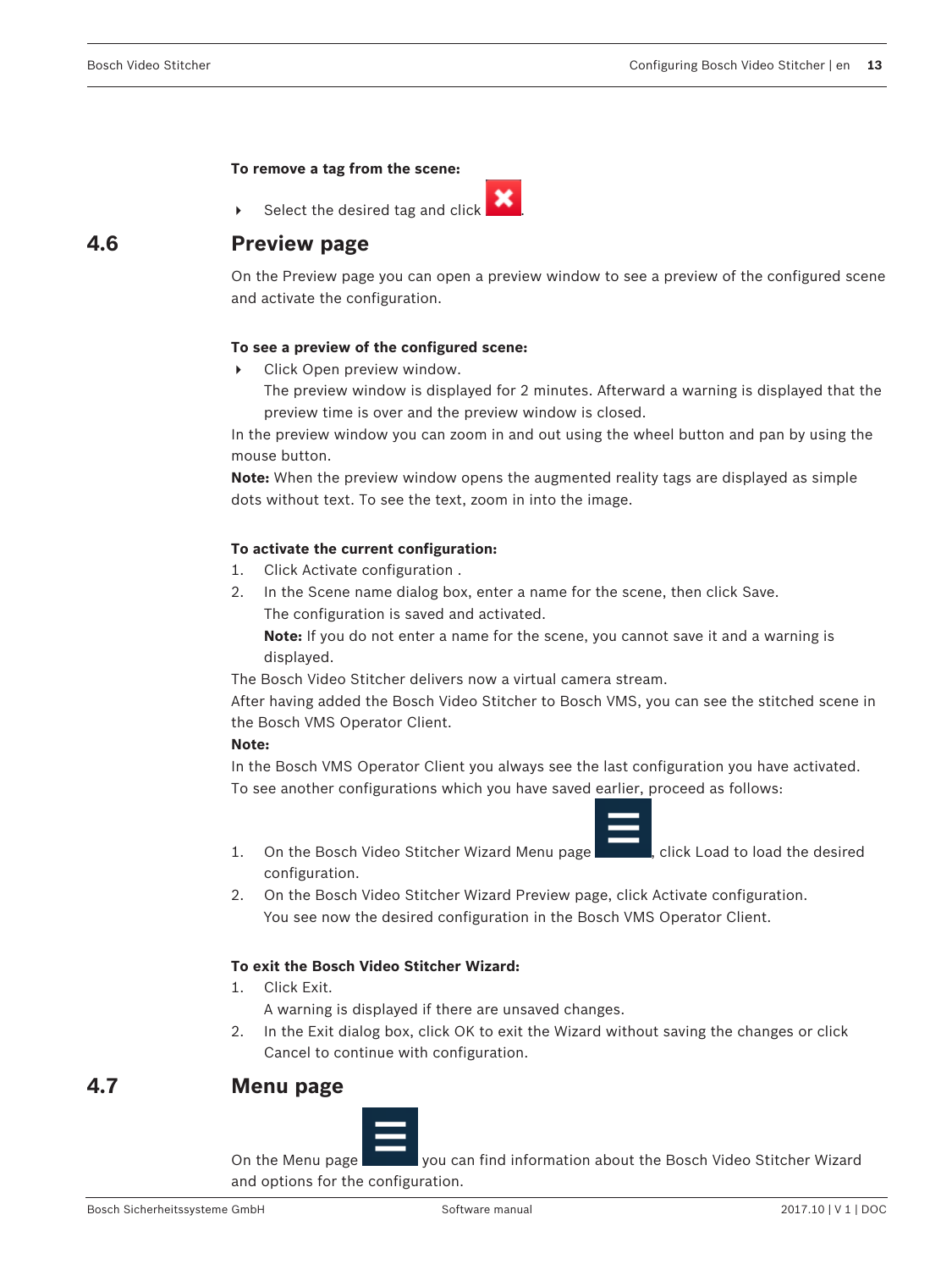### **New**

4 Select this option to start a new configuration of the Bosch Video Stitcher.

### **Load**

- 1. Select this option to load an existing scene. The Load dialog box is displayed.
- 2. Select the scene to load and click Load. The Layout page is displayed with the selected scene.

#### **Save**

- 1. Select this option to save the current configuration. The Scene name dialog box is displayed.
- 2. Enter a name for the scene, then click Save.

**Note:** If you do not enter a name for the scene, you are not able to save it and a warning is displayed.

### **About**

Here you find the License Agreement and the version number of the Bosch Video Stitcher Wizard.

### **Exit**

- 1. Select this option to exit the Bosch Video Stitcher Wizard. A warning is displayed if there are unsaved changes.
- 2. In the Exit dialog box, click OK to exit the Wizard without saving the changes or click Cancel to continue with configuration.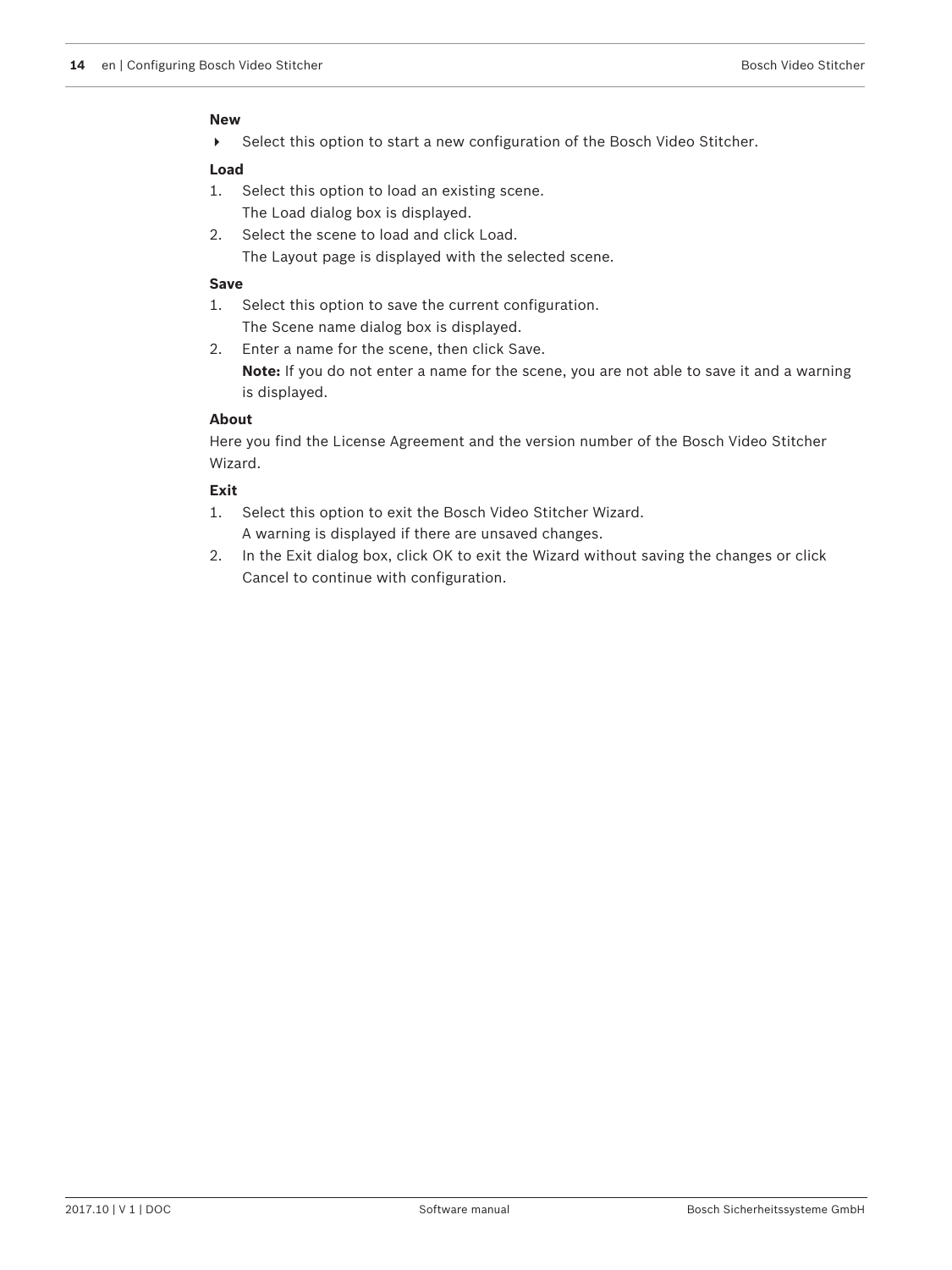# **5 Adding Bosch Video Stitcher to Bosch VMS**

To display the Bosch Video Stitcher virtual camera in the Bosch VMS Operator Client and to control it, you must perform following steps:

- 1. Activating stitching and augmented reality expansion licenses.
- 2. Adding Bosch Video Stitcher to Bosch VMS Configuration Client and configuring the required settings.

### **5.1 Activating stitching and augmented reality licenses**

### **To activate the expansion licenses:**

- 1. Start Bosch VMS Configuration Client.
- 2. On the **Tools** menu, click **License Manager...**.
	- The **License Manager** dialog box is displayed.
- 3. Select the check boxes for the expansions that you want to activate and enter the number of licenses.

If you have received a Bundle Information file, click **Import Bundle Info** to import it.

- 4. Click **Activate**. The **License Activation** dialog box is displayed.
- 5. Type the License Activation Key that you received from Bosch.
- 6. Click **Activate**.

The expansion licenses are activated.



### **Notice!**

For more information on license activation, please see the Bosch VMS Configuration manual or use the Bosch VMS Online help.

## **5.2 Adding Bosch Video Stitcher to the Device tree**

You can add the Bosch Video Stitcher to the Device tree of the Bosch VMS Configuration Client via scan or manually.

### **To add the Bosch Video Stitcher to the Device tree via scan:**





- 3. Select the appropriate check box for the Bosch Video Stitcher.
- 4. Click **Next >>**. The **Authenticate Devices** dialog box of the Wizard is displayed.
- 5. Type in the credentials for the Bosch Video Stitcher (**Note:** these are the credentials set on the Bosch Video Stitcher Wizard System page).

In the **Status** column, the successful logon is indicated with .

6. Click **Finish**.

The Bosch Video Stitcher is added to the Device tree.

- 7. In the Device tree, select the Bosch Video Stitcher.
- 8. On the **Stitching License** page, enter the number of stitching channels and augmented reality channels used by the Bosch Video Stitcher.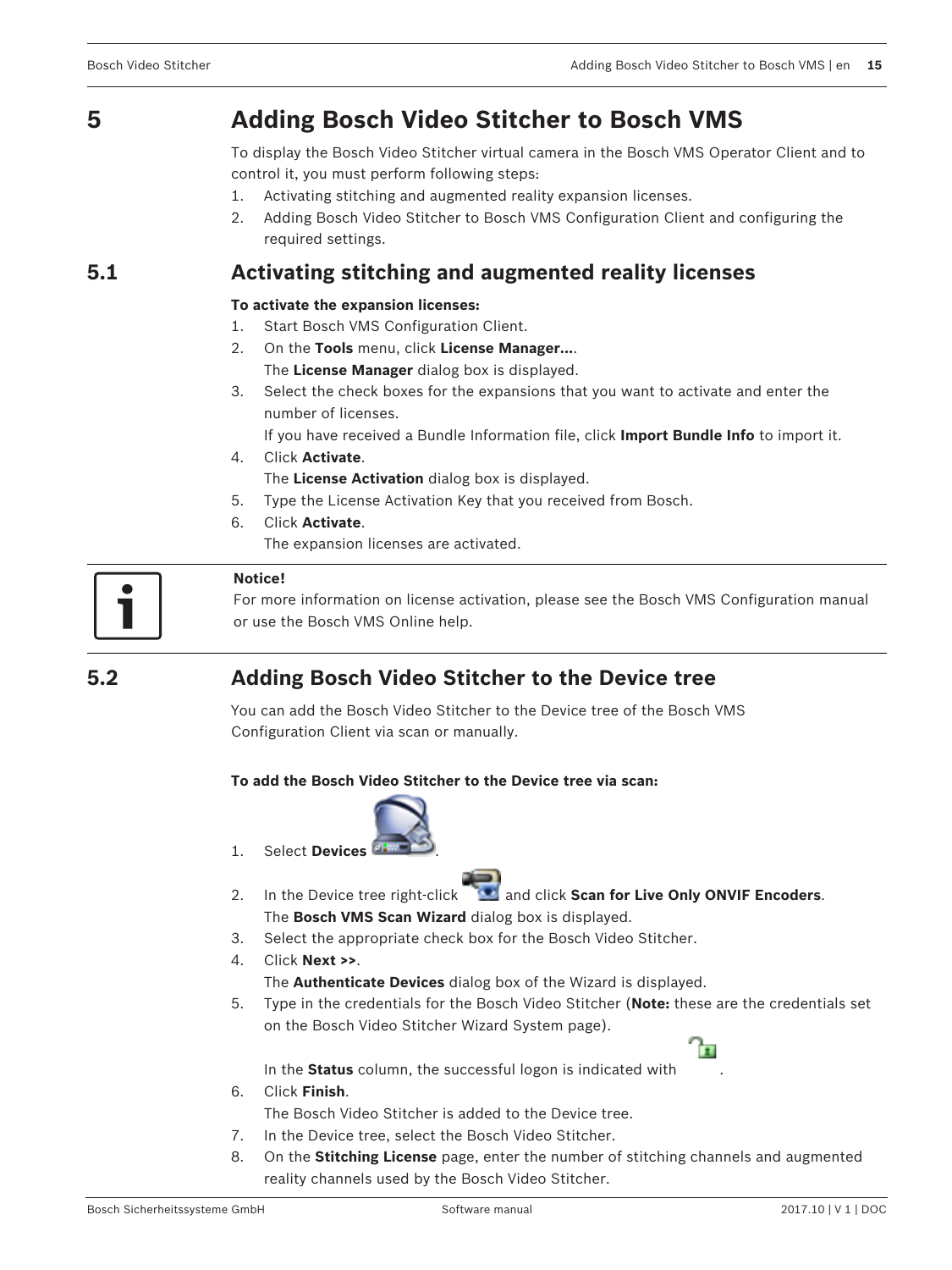





- 2. In the Cameras table, select the desired Bosch Video Stitcher camera.
- $3.$  In the column, select the check box.
- 4. Click  $\blacksquare$  to save the settings.
- 5. Click to activate the configuration.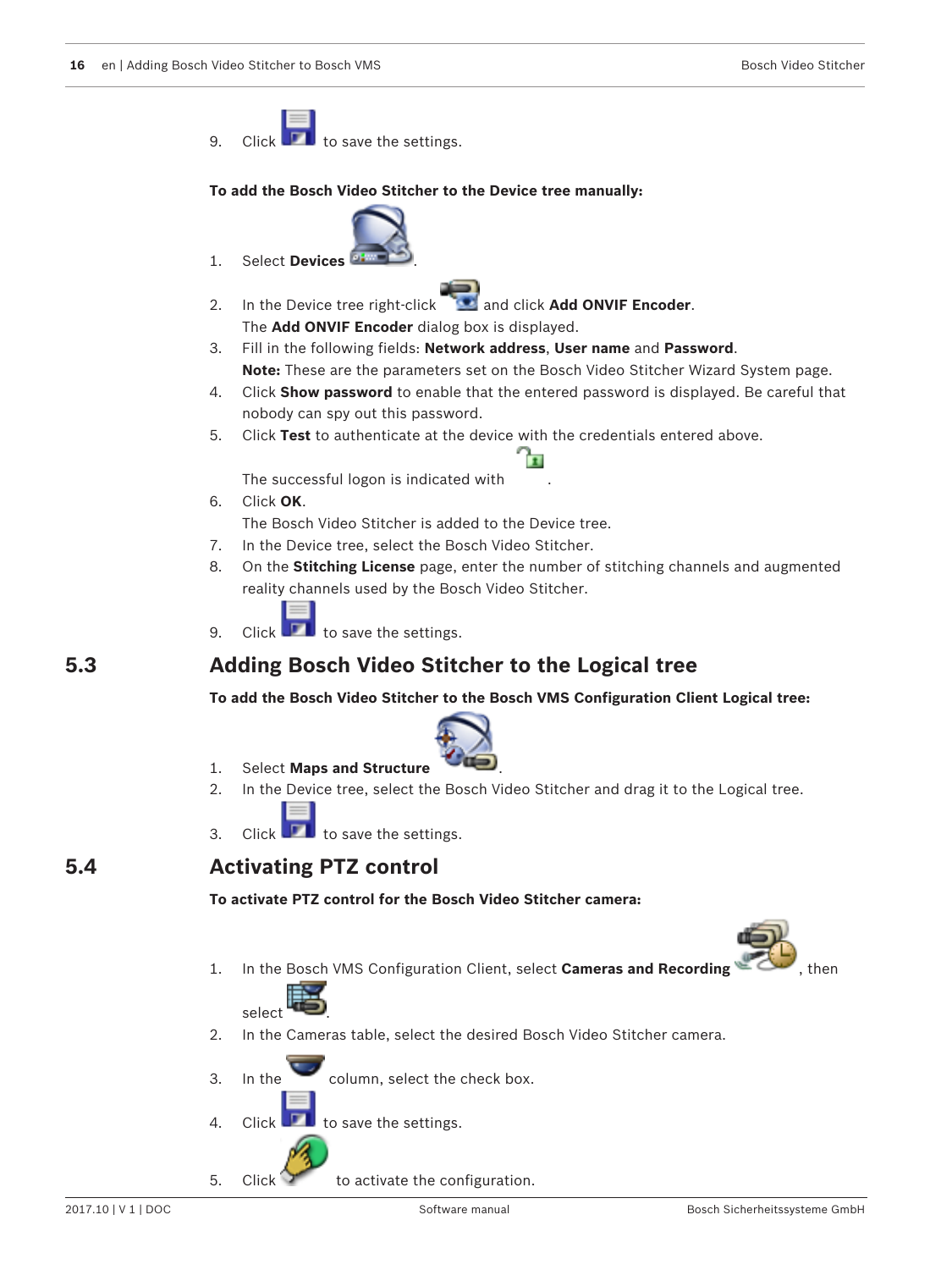## **6 Operating Bosch Video Stitcher in Bosch VMS Operator Client**

### **Notice!**



To run the Bosch Video Stitcher it is required that a Windows user is logged on to the Bosch Video Stitcher computer. Otherwise the stream of the Bosch Video Stitcher virtual camera is not displayed in the Bosch VMS Operator Client.

We recommend to configure a Windows user automatic logon to make sure that after a restart of the Bosch Video Stitcher computer the user will be logged on automatically and the Bosch Video Stitcher will continue running.

Once you do that, make sure that the Bosch Video Stitcher computer is located in an area that can only be accessed by trusted personnel.

### **To configure a Windows user automatic logon:**

- 1. Press Windows logo key + R. The **Run** dialog box is displayed.
- 2. In the **Open** field, type **control userpasswords2**, then click **OK**. The **User Accounts** window is displayed.

**User Accounts** 

| Users<br>Advanced                                                                                                 |                       |  |  |
|-------------------------------------------------------------------------------------------------------------------|-----------------------|--|--|
| Use the list below to grant or deny users access to your computer,<br>and to change passwords and other settings. |                       |  |  |
| Users must enter a user name and password to use this computer.                                                   |                       |  |  |
| Users for this computer:                                                                                          |                       |  |  |
| <b>User Name</b>                                                                                                  | Group                 |  |  |
| Administrator                                                                                                     | <b>Administrators</b> |  |  |
| Michael                                                                                                           | <b>Users</b>          |  |  |
| Add                                                                                                               | Remove<br>Properties  |  |  |
| <b>Password for Michael</b><br>To change the password for Michael, click Reset Password.<br>Reset Password        |                       |  |  |
|                                                                                                                   | Cancel<br>OK<br>Apply |  |  |

- 3. On the **Users** tab, in the users list, select the user for whom you want to configure the automatic logon and clear the check box above the users list.
- 4. Click **OK** to save the changes.

 $\times$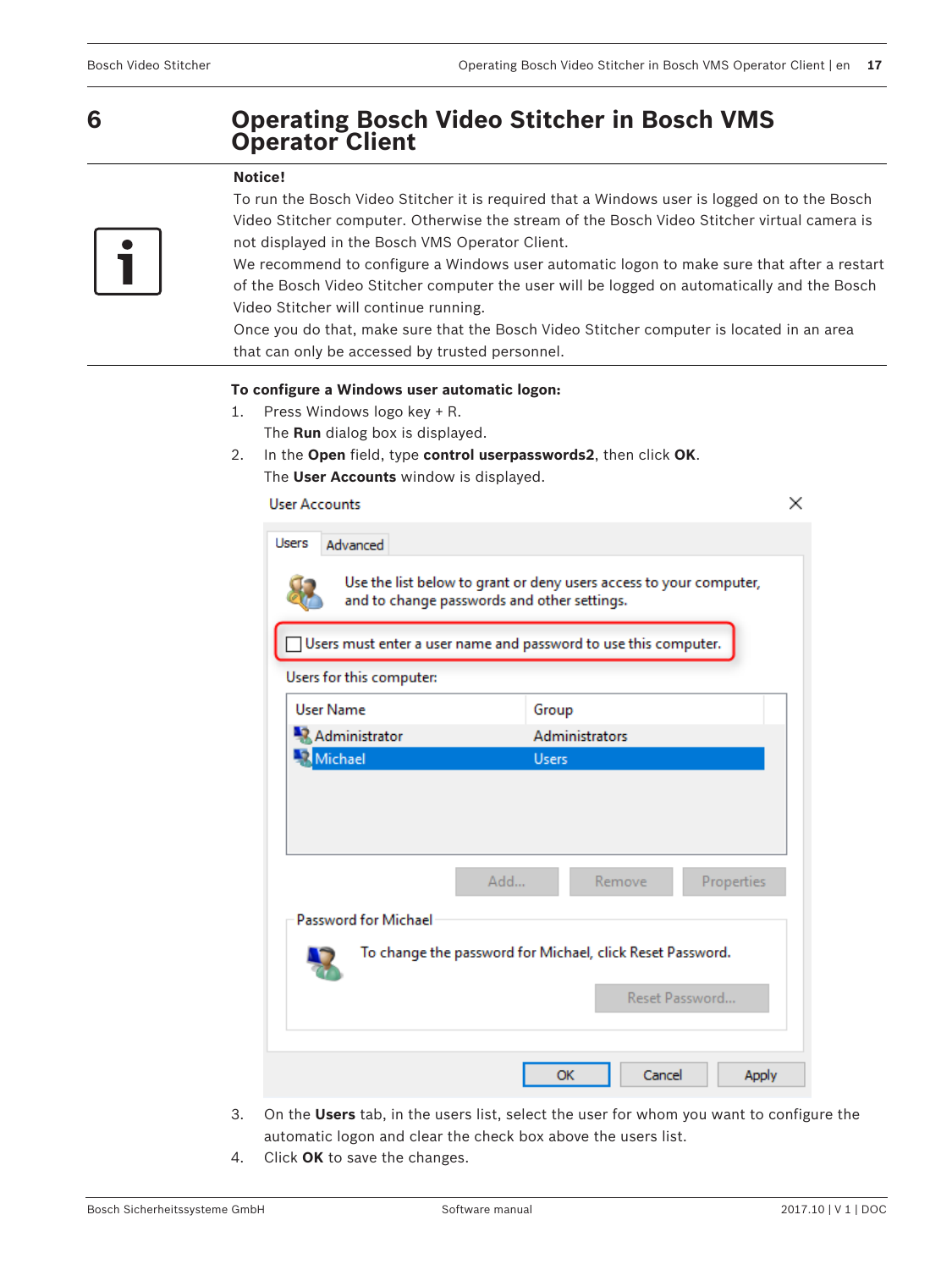**Note:** To configure the Windows user automatic logon, you need a Windows administrator account.

**Notice!** When you leave your Bosch Video Stitcher computer, lock your screen. We recommend to set your computer to lock your screen automatically. Set a screensaver

that starts after 1 minute of inactivity.



### **Notice!**

Bosch Video Stitcher and Bosch Video Stitcher Wizard run independently. While the Bosch Video Stitcher is running, you can configure and save a new scene in the Bosch Video Stitcher Wizard and activate it later.

Once you have activated the new scene, it will be displayed in the Bosch VMS Operator Client.



### **Notice!**

If the Bosch Video Stitcher computer looses the connection to the Bosch VMS Management Server for longer than 48 hours, a "Not licensed" overlay is displayed in the Bosch VMS Operator Client.

To display the Bosch Video Stitcher virtual camera in the Bosch VMS Operator Client, make sure that the Bosch VMS Management Server is running again.

#### **To display the Bosch Video Stitcher virtual camera in an Image pane:**

- 1. In the Bosch VMS Operator Client, select
- 
- 2. To assign the Bosch Video Stitcher camera to an Image pane:
	- Drag the camera from the Logical Tree window to the desired Image pane. The camera is displayed in the Image pane. Or:
	- Select an Image pane and double-click the Bosch Video Stitcher camera in the Logical Tree.

The camera is displayed in the Image pane.

You can pan, tilt and zoom the Bosch Video Stitcher camera either in the PTZ Control window or in the Image pane.

### **Controlling/zooming in the PTZ Control window**

- 1. Select the required Image pane.
- 2. Click the various control elements in the PTZ Control window to control the Bosch Video Stitcher camera.

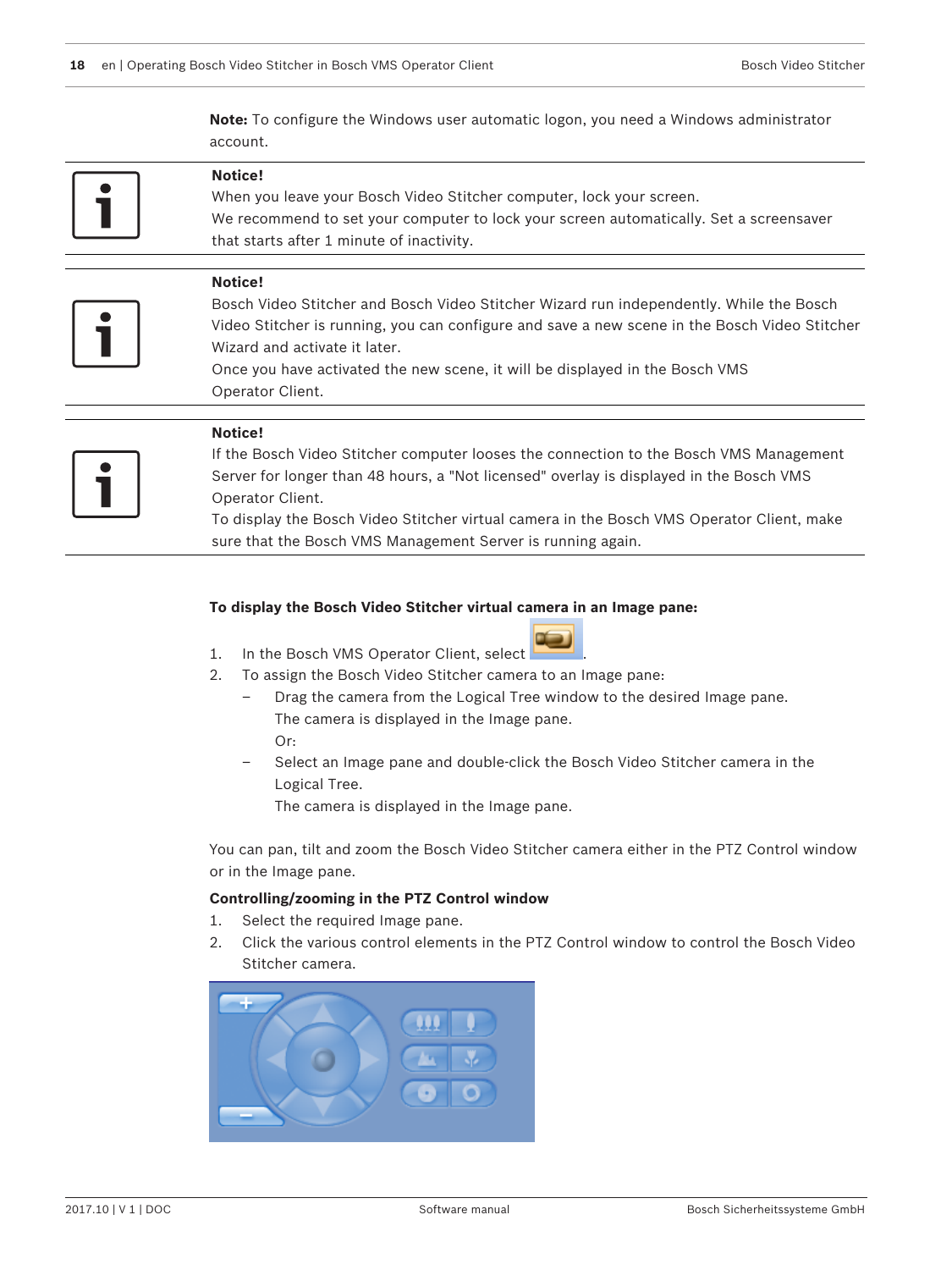#### **Controlling/zooming using the in-window control**

After you have assigned the Bosch Video Stitcher camera to an Image pane, you can use the camera control functions directly in this Image pane.

- Move the cursor on the Image pane which displays the Bosch Video Stitcher camera. The cursor changes depending on the location in the Image pane.
- Move the cursor to the left side of the Image pane.
- The cursor changes to an arrow.
	- Click to swivel to the left direction in a small step.
- Keep the mouse button pressed to swivel continuously.
- Drag to the outside direction to accelerate.
- Move the cursor to another direction and perform a corresponding tilt or swiveling task.
- Move the cursor to the center of the Image pane.

The cursor changes to a magnifying glass. In the upper area, use the zooming in function. In the lower area, use the zooming out function.

### **Notice!**

For more information on the Bosch VMS Operator Client and PTZ camera control, please see the Bosch VMS Operation manual or use the Bosch VMS Online help.